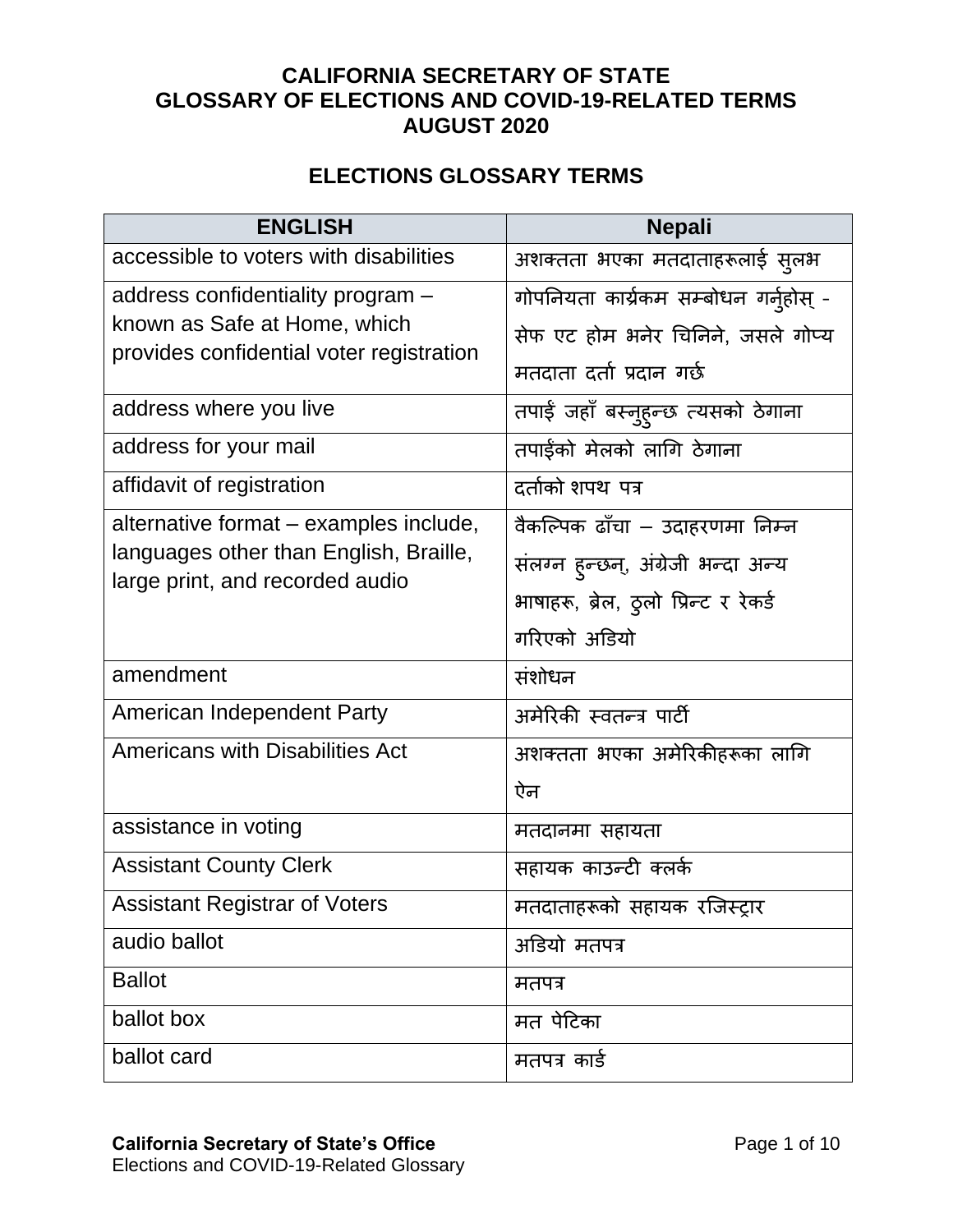| ballot drop box/location               | मतपत्र खसाउने बाकस/स्थान             |
|----------------------------------------|--------------------------------------|
| ballot drop off location               | मतपत्र खसाउने स्थान                  |
| ballot marking device                  | मतपत्र चिन्ह लगाउने उपकरण            |
| ballot measure                         | मतपत्र नाप                           |
| ballot stub                            | मतपत्र स्टब                          |
| bilingual poll worker                  | दविभाषी गणना कार्यकर्ता              |
| bond measure                           | धरौटी                                |
| <b>California Constitution</b>         | क्यालिफोर्निया संविधान               |
| California Secretary of State's office | क्यालिफोर्निया राज्य सचिवको कार्यालय |
| Candidate                              | उम्मेदवार                            |
| cast a vote                            | मतदान गर्नुहोस्                      |
| <b>Conditional Voter Registration</b>  | ससर्त मतदाता दर्ता                   |
| confirm your registration              | तपाईको दर्ता पुष्टि गर्नुहोस्        |
| consolidated precinct                  | समेकित क्षेत्र                       |
| constitutional                         | संवैधानिक                            |
| county                                 | काउन्टी                              |
| <b>County Clerk</b>                    | काउन्टी क्लर्क                       |
| county measure                         | काउन्टीको जनमत                       |
| <b>County Voter Information Guide</b>  | काउन्टी मतदाता जानकारी निर्देशिका    |
| curbside voting                        | कर्बसाइड मतदान                       |
| decline to state                       | भन्न अस्विकार                        |
| <b>Democratic Party</b>                | डेमोक्रेटिक पार्टी                   |
| district                               | डिस्ट्रिक्ट                          |
| drive-through voting                   | सवारीबाटै गरिने मतदान                |
| duplicate vote                         | नक्कली मतदान                         |
| early voting                           | पूर्व मतदान                          |
| elderly voters                         | वृद्ध मतदाताहरू                      |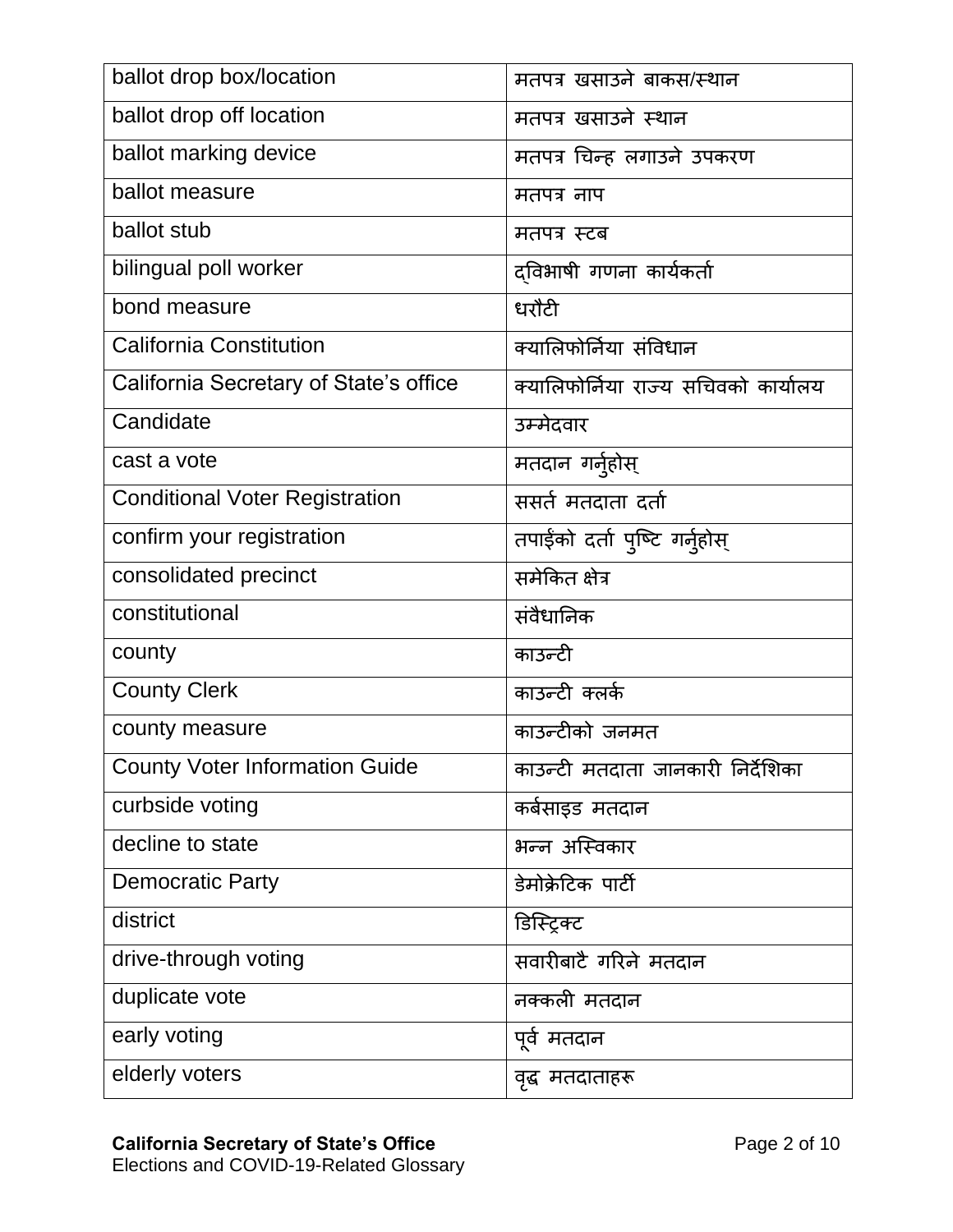| election                                                   | निर्वाचन                          |
|------------------------------------------------------------|-----------------------------------|
| Election Administration Plan (EAP)                         | निर्वाचन प्रशासन योजना (EAP)      |
| <b>Election Day</b>                                        | निर्वाचन दिन                      |
| election inspector                                         | निर्वाचन निरीक्षक                 |
| election observer                                          | निर्वाचन पर्यवेक्षक               |
| election official                                          | निर्वाचन अधिकारी                  |
| election worker                                            | निर्वाचन कार्यकर्ता               |
| Electioneering                                             | निर्वाचनमा सक्रिय सहभागिता        |
| electronic pollbook or e-pollbook                          | इलेक्ट्रोनिक पोलबुक वा इ-पोलबुक   |
| eligible voters                                            | योग्य मतदाताहरू                   |
| fiscal impact                                              | आर्थिक प्रभाव                     |
| general election                                           | सामान्य निर्वाचन                  |
| <b>Green Party</b>                                         | ग्रिन पार्टी                      |
| identification                                             | पहिचान                            |
| initiative measure                                         | विधायिका जनमतसंग्रह               |
| instructions to voters                                     | मतदाताहरूलाई निर्देशन             |
| <b>Language Accessibility Advisory</b><br>Committee (LAAC) | भाषा पहूँच सल्लाहकार समिति (LAAC) |
| layout guidance                                            | लेआउट निर्देशन                    |
| <b>Libertarian Party</b>                                   | लिबर्टीयन पार्टी                  |
| local measure                                              | स्थानीय साधनहरु                   |
| mail ballots                                               | मेल मतदान पेटीहरू                 |
| marking device                                             | चिन्ह लगाउने उपकरण                |
| military and overseas voters                               | सैन्य र विदेशमा रहेका मतदाताहरू   |
| multilingual services                                      | बह्आषिक सेवाहरू                   |
| <b>No</b>                                                  | हुँदैन                            |
| No Party Preference                                        | कुनै पार्टी प्राथमिकता छैन        |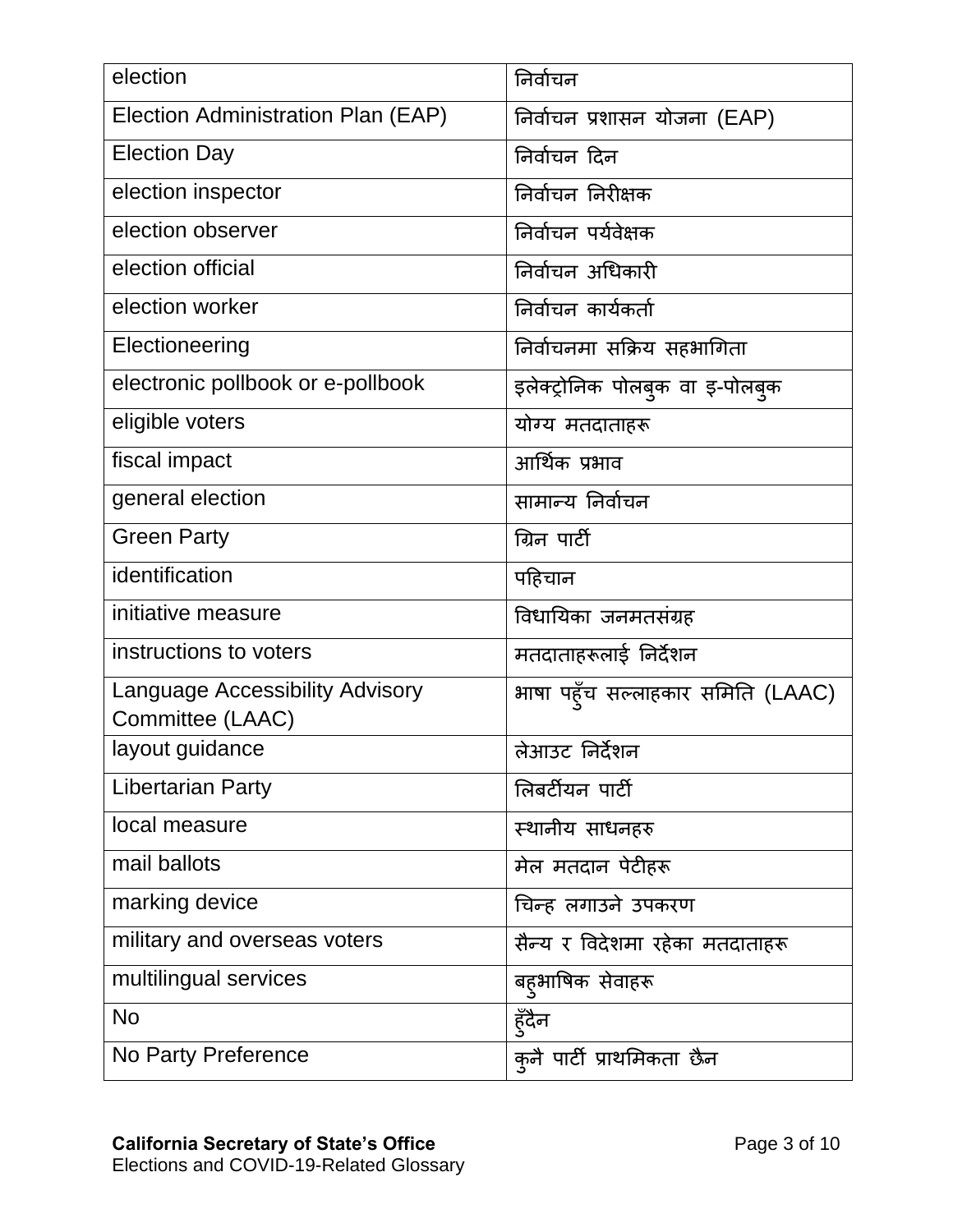| Nonpartisan                                                                     | निष्पक्षीय                               |
|---------------------------------------------------------------------------------|------------------------------------------|
| Office of the Registrar of Voters                                               | मतदाताको रजिस्ट्रारको कार्यालय           |
| official ballot                                                                 | आधिकारिक मतपत्र पेटिका                   |
| Overvote                                                                        | धेरै पटक मतदान गर्ने                     |
| paper ballot                                                                    | कागज मतपत्र                              |
| Peace and Freedom Party                                                         | पिस एण्ड फ्रिडम पार्टी                   |
| please print                                                                    | कृपया प्रिन्ट गर्नुहोस्                  |
| poll worker                                                                     | निर्वाचन कार्यकर्ता                      |
| polling place                                                                   | निर्वाचन गर्ने स्थल                      |
| Precinct                                                                        | सीमाहरू                                  |
| pre-registration - California youth can                                         | प्रि-रजिस्ट्रेसन – क्यालिफोर्निया युवाले |
| pre-register to vote if they are 16 or 17<br>years old and meet the other voter | मतदान गर्न प्रि-रजिस्टर गर्न सक्छन्      |
| registration eligibility requirements and                                       | यदि उनिहरू १६ वा १७ वर्षका छन् र         |
| their registration will become active                                           | अन्य मतदाता रजिस्ट्रेसन योग्यता          |
| once they turn 18 years old                                                     | आवश्यकताहरू पुरा गर्छन् र उनिहरूको       |
|                                                                                 | रजिस्ट्रेसन उनीहरू १८ वर्ष पुग्दा सक्रिय |
|                                                                                 | हुनेछ                                    |
| primary election                                                                | प्राथमिक निर्वाचन                        |
| proposition                                                                     | प्रस्ताव                                 |
| provisional ballot                                                              | अस्थायी मतपत्र                           |
| provisional ballot envelope                                                     | अस्थायी मतपत्रको खाम                     |
| public comment period                                                           | सार्वजनिक टिप्पणी समय अवधि               |
| public consultation meeting                                                     | सार्वजनिक परामर्श बैठक                   |
| public hearing                                                                  | सार्वजनिक सुनुवाई                        |
| recall election                                                                 | निर्वाचन बोलाउने                         |
| register to vote                                                                | मतदान गर्न दर्ता गर्नुहोस्               |
| registered voters                                                               | दर्ता गरिएका मतदाताहरू                   |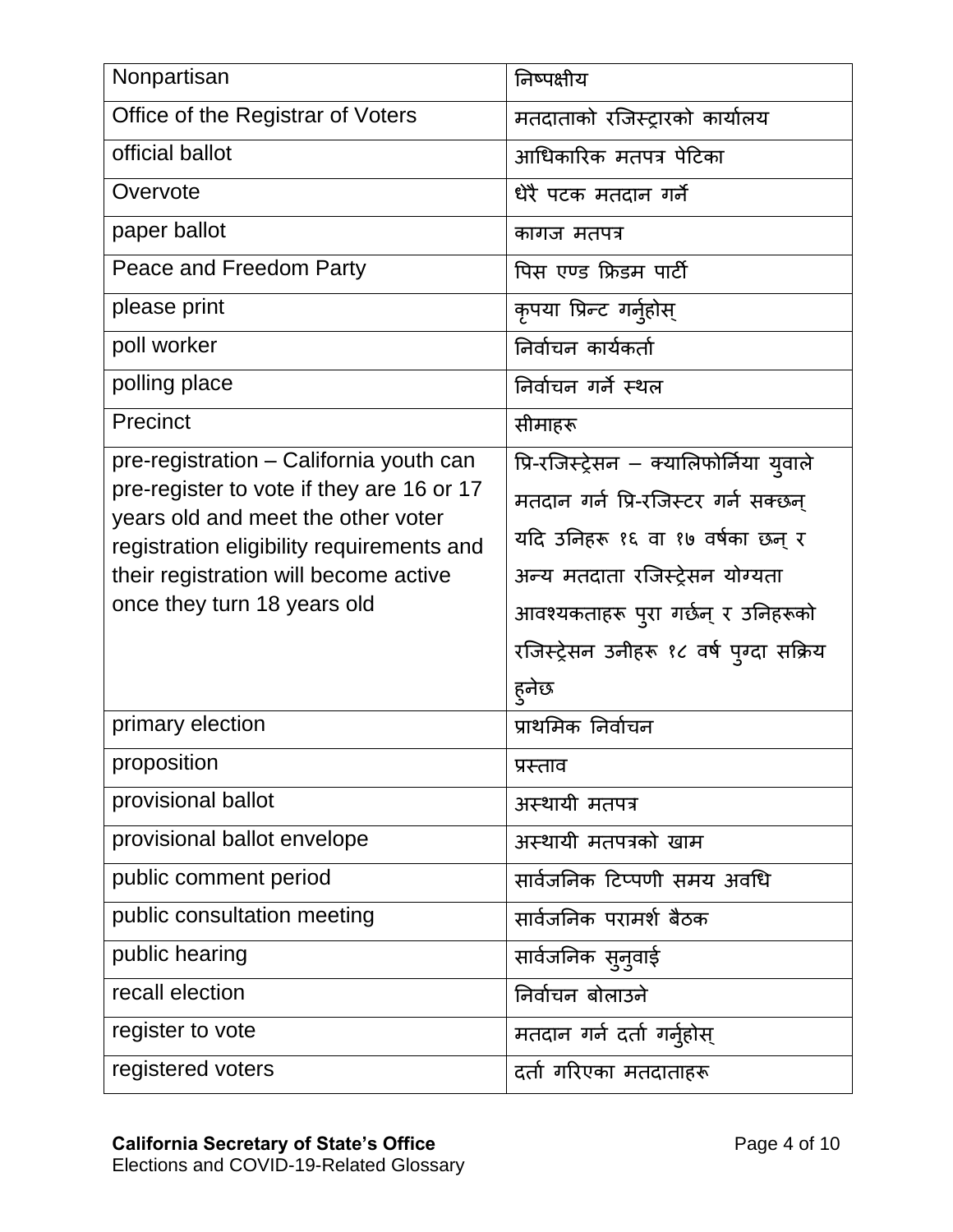| registration form                 | दर्ता फारम                       |
|-----------------------------------|----------------------------------|
| referendum measure                | जनमतसंग्रह तरिका                 |
| Remote Accessible Vote by Mail    | मेलबाट रिमोट पहूँचयोग्य मतदान    |
| (RAVBM)                           | (RAVBM)                          |
| replacement ballot                | प्रतिस्थापन मतपत्र               |
| <b>Republican Party</b>           | रिपब्लिकन पार्टी                 |
| re-register                       | पुनःदर्ता गर्नुहोस्              |
| roster                            | रोस्टर                           |
| runoff election                   | दोहोरो निर्वाचन                  |
| sample ballot                     | नमूना मतपत्र                     |
| school measure                    | स्कूलका सामाग्री                 |
| secrecy sleeve                    | गोपनिय परिधि                     |
| Signature                         | हस्ताक्षर                        |
| special election                  | विशेष निर्वाचन                   |
| spoiled ballot                    | बिग्रिएको मतपत्र                 |
| state initiative                  | राज्य पहल                        |
| state measure                     | राज्यको कदम                      |
| <b>Statewide Special Election</b> | राज्यव्यापी विशेष निर्वाचन       |
| <b>Stylus</b>                     | स्टाइलस                          |
| touch screen                      | टच स्क्रिन                       |
| Vote                              | मतदान                            |
| vote both sides of the ballot     | मतपत्रको दुवैतिर मतदान गर्नुहोस् |
| vote center                       | मतदान केन्द्र                    |
| vote for no more than             | भन्दा बढी मतदान नगर्नुहोस्       |
| vote for one                      | एउटाको लागि मतदान गर्नुहोस्      |
| vote for up to                    | सम्मको लागि मतदान गर्नुहोस्      |
| Vote by Mail                      | मेल मार्फत मतदान गर्नुहोस्       |
|                                   |                                  |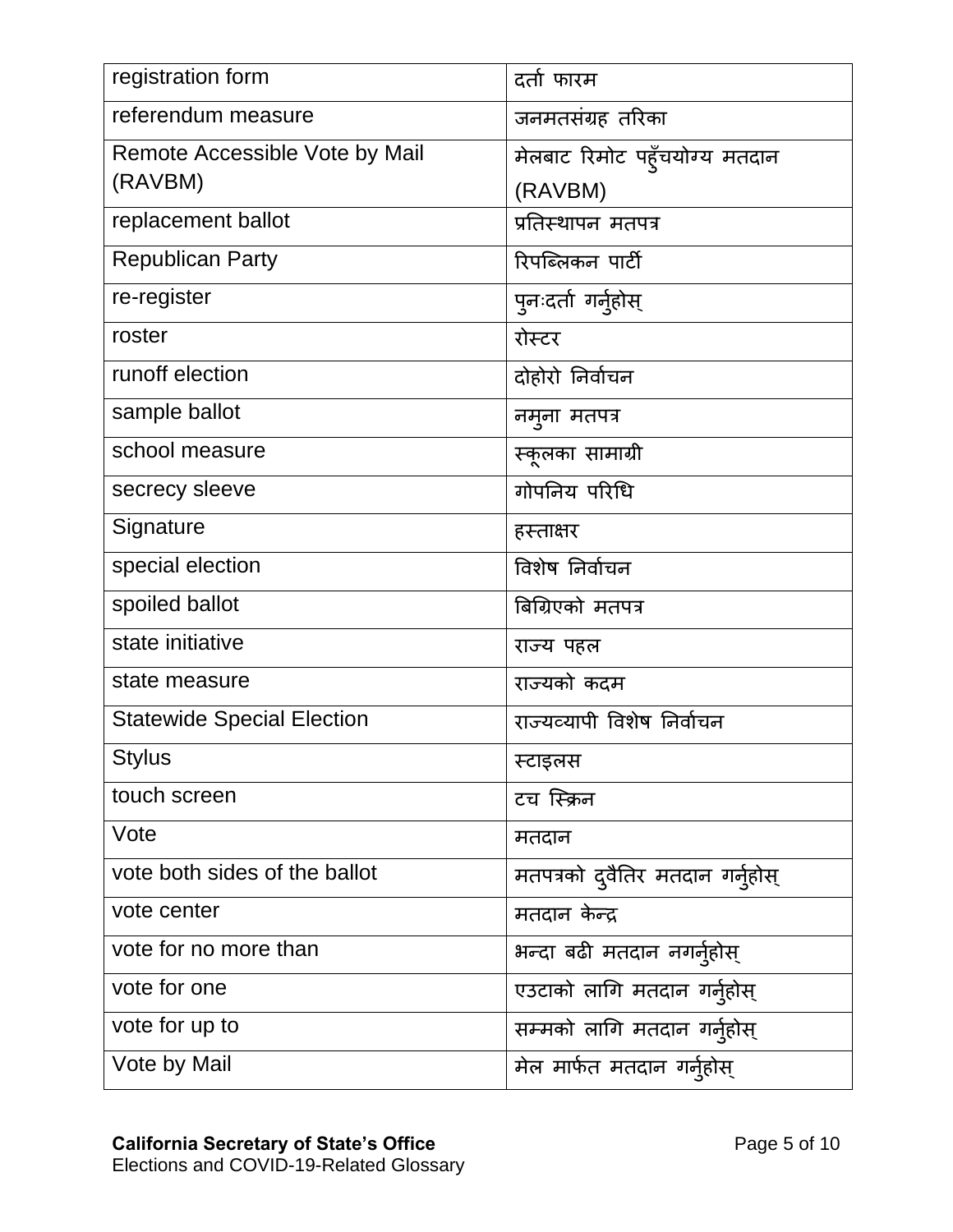| Vote by Mail return envelope         | मेल फिर्ता खाम मार्फत मतदान गर्नुहोस् |
|--------------------------------------|---------------------------------------|
| Voter                                | मतदाता                                |
| <b>Voter Bill of Rights</b>          | मतदाता अधिकार पत्र                    |
| voter feedback                       | मतदाता प्रतिक्रिया                    |
| voter information pamphlet           | मतदाता जानकारी पम्प्लेट               |
| voter instructions                   | मतदाता निर्देशिकाहरू                  |
| voter outreach                       | मतदाता आउटरीच                         |
| voter outreach plan                  | मतदाता आउटरीच योजना                   |
| voter services                       | मतदाता सेवाहरू                        |
| <b>Voter's Choice Act</b>            | मतदाताको छनोट ऐन                      |
| voters with disabilities             | अशक्तता भएका मतदाताहरू                |
| Voting                               | मतदान गर्ने                           |
| <b>Voting Accessibility Advisory</b> | मतदान पहूँच सल्लाहकार समिति           |
| Committee (VAAC)                     | (VAAC)                                |
| voting booth                         | मतदान बुथ                             |
| voting equipment                     | मतदान उपकरण                           |
| <b>Voting Rights Act</b>             | मतदान अधिकार ऐन                       |
| voting station                       | मतदान स्टेसन                          |
| wheelchair accessible                | व्हिलचेयर सुलभ                        |
| write-in candidate                   | मतपत्रमा नभएको उम्मेदवार              |
| Yes                                  | हुन्छ                                 |

## **COVID-19-RELATED GLOSSARY TERMS**

| cleaning supplies                     | सफा गर्ने आपूर्तिहरू              |
|---------------------------------------|-----------------------------------|
| commonly used surfaces                | बारम्बार प्रयोग हुने सतहहरू       |
| Coronavirus Aid, Relief, and Economic | कोरोनाभाइरस सहायता, राहत र आर्थिक |
| Security (CARES) Act                  | सूरक्षा (CARES) ऐन                |
| <b>County Health Guidance</b>         | काउन्टी स्वास्थ्य निर्देशिका      |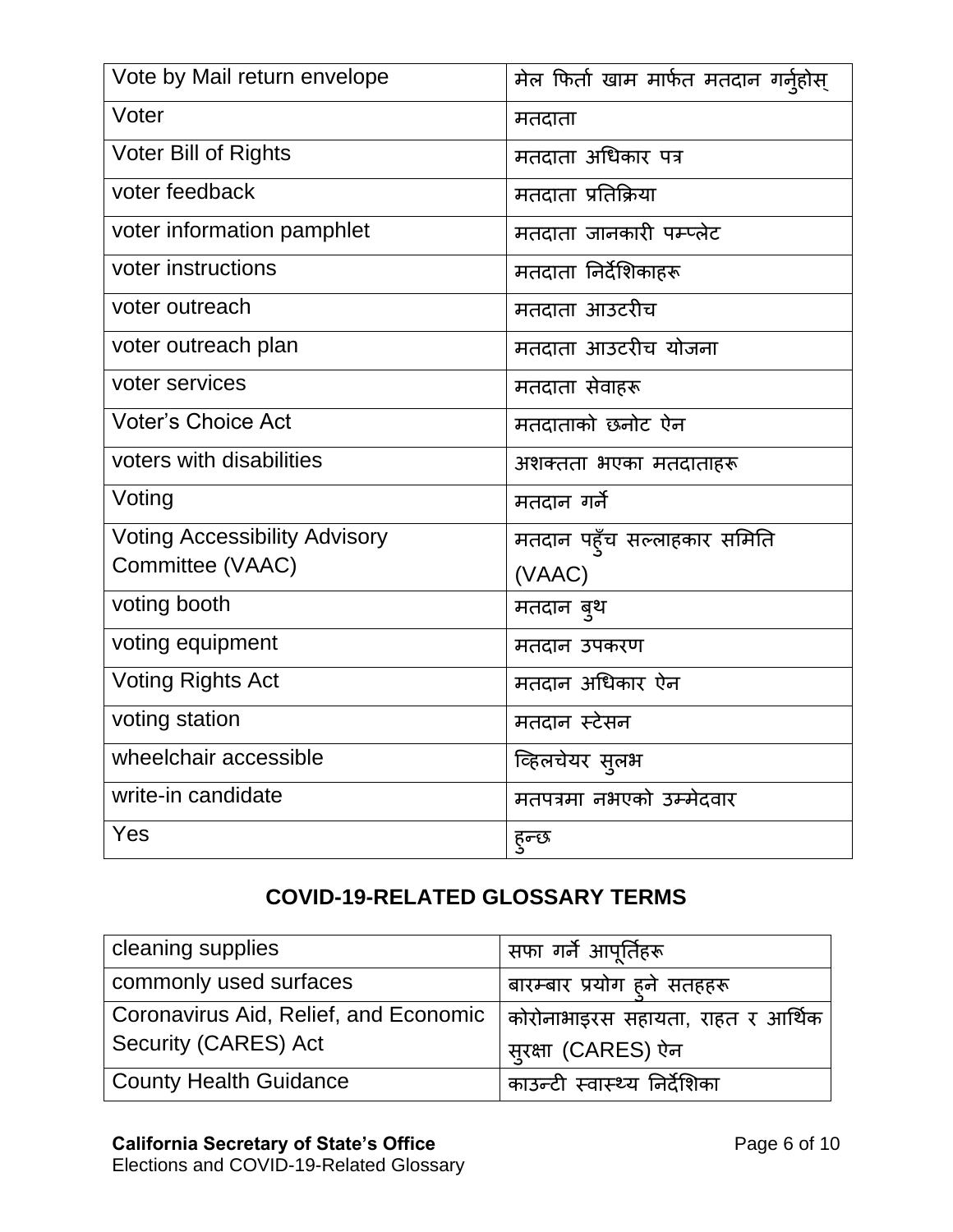| <b>County Health Officials</b>                                                                                                                                                                                                                                                                                                            | काउन्टी स्वास्थ्य अधिकारीहरू                                                                                                                                                                                                                                                                           |
|-------------------------------------------------------------------------------------------------------------------------------------------------------------------------------------------------------------------------------------------------------------------------------------------------------------------------------------------|--------------------------------------------------------------------------------------------------------------------------------------------------------------------------------------------------------------------------------------------------------------------------------------------------------|
| coverage of the mouth and nose                                                                                                                                                                                                                                                                                                            | मूख र नाकको कभरेज                                                                                                                                                                                                                                                                                      |
| COVID-19 pandemic                                                                                                                                                                                                                                                                                                                         | कोभिड-१९ विश्वव्यापी महामारी                                                                                                                                                                                                                                                                           |
| COVID-19 prevention plan                                                                                                                                                                                                                                                                                                                  | कोभिड-१९ रोकथाम योजना                                                                                                                                                                                                                                                                                  |
| COVID-19 symptoms - includes fever<br>or chills, cough, shortness of breath or<br>difficulty breathing, fatigue, muscle or<br>body aches, headache, new loss of<br>taste or smell, sore throat, congestion<br>or runny nose, nausea, vomiting, or<br>diarrhea, as described by the Centers<br>for Disease Control and Prevention<br>(CDC) | कोभिड-१९का लक्षणहरू –ज्वरो वा<br>चिसोले काँडा हूने, छिटो छिटो श्वास<br>फेर्ने, श्वास फेर्न कठिनाइ, थकान,<br>मांशपेशी वा शरीर दुखाई, टाउको दुखाई,<br>पछिल्लो समय स्वाद वा गन्धमा ह्रास,<br>घाँटी दुख्ने, नाक बन्द ह्ने वा रुघा<br>लाग्ने, वाकवाकी, वान्ता वा पखाला रोग<br>नियन्त्रक र रोकथाम केन्द्रहरू |
| disinfecting tools                                                                                                                                                                                                                                                                                                                        | (CDC)ले व्याख्या गरे अनुसार<br>किटाण्नासक औजारहरू                                                                                                                                                                                                                                                      |
| disinfecting wipes                                                                                                                                                                                                                                                                                                                        | किटाण्नासकपुछ्ने कपडा                                                                                                                                                                                                                                                                                  |
| <b>Executive Order N-64-20</b>                                                                                                                                                                                                                                                                                                            | कार्यकारी आदेश N-64-20                                                                                                                                                                                                                                                                                 |
| <b>Executive Order N-67-20</b>                                                                                                                                                                                                                                                                                                            | कार्यकारी आदेश N-67-20                                                                                                                                                                                                                                                                                 |
| face covering                                                                                                                                                                                                                                                                                                                             | अन् <b>हार ढाक्ने</b>                                                                                                                                                                                                                                                                                  |
| face mask                                                                                                                                                                                                                                                                                                                                 | अन् <b>हारको मा</b> स्क                                                                                                                                                                                                                                                                                |
| face shield                                                                                                                                                                                                                                                                                                                               | अनुहारको सिल्ड                                                                                                                                                                                                                                                                                         |
| Fever                                                                                                                                                                                                                                                                                                                                     | ज्वरो                                                                                                                                                                                                                                                                                                  |
| Gloves                                                                                                                                                                                                                                                                                                                                    | पन्जाहरू                                                                                                                                                                                                                                                                                               |
| hand hygiene                                                                                                                                                                                                                                                                                                                              | हात सरसफाई                                                                                                                                                                                                                                                                                             |
| hand sanitizer                                                                                                                                                                                                                                                                                                                            | हयाण्ड स्यानीटाईजर                                                                                                                                                                                                                                                                                     |
| hand-washing - washing hands with<br>soap and water and scrubbing for at<br>least 20 seconds, or using hand<br>sanitizer where soap or running water<br>are unavailable                                                                                                                                                                   | हात धुने – साबुन पानीले हात धुने र<br>कम्तिमा २० सेकेन्डको लागि रगड़ने वा<br>साबुन र बग्ने पानी उपलब्ध नहुने<br>ठाउँमा हयाण्ड स्यानीटाईजर प्रयोग गर्ने                                                                                                                                                 |
| health and safety                                                                                                                                                                                                                                                                                                                         | स्वास्थ्य र सुरक्षा                                                                                                                                                                                                                                                                                    |
| high-use areas                                                                                                                                                                                                                                                                                                                            | बढी प्रयोग क्षेत्रहरू                                                                                                                                                                                                                                                                                  |
| illness – reported illness ranges from                                                                                                                                                                                                                                                                                                    | बिरामी –रिपोर्ट गरिएको बिरामी धेरै                                                                                                                                                                                                                                                                     |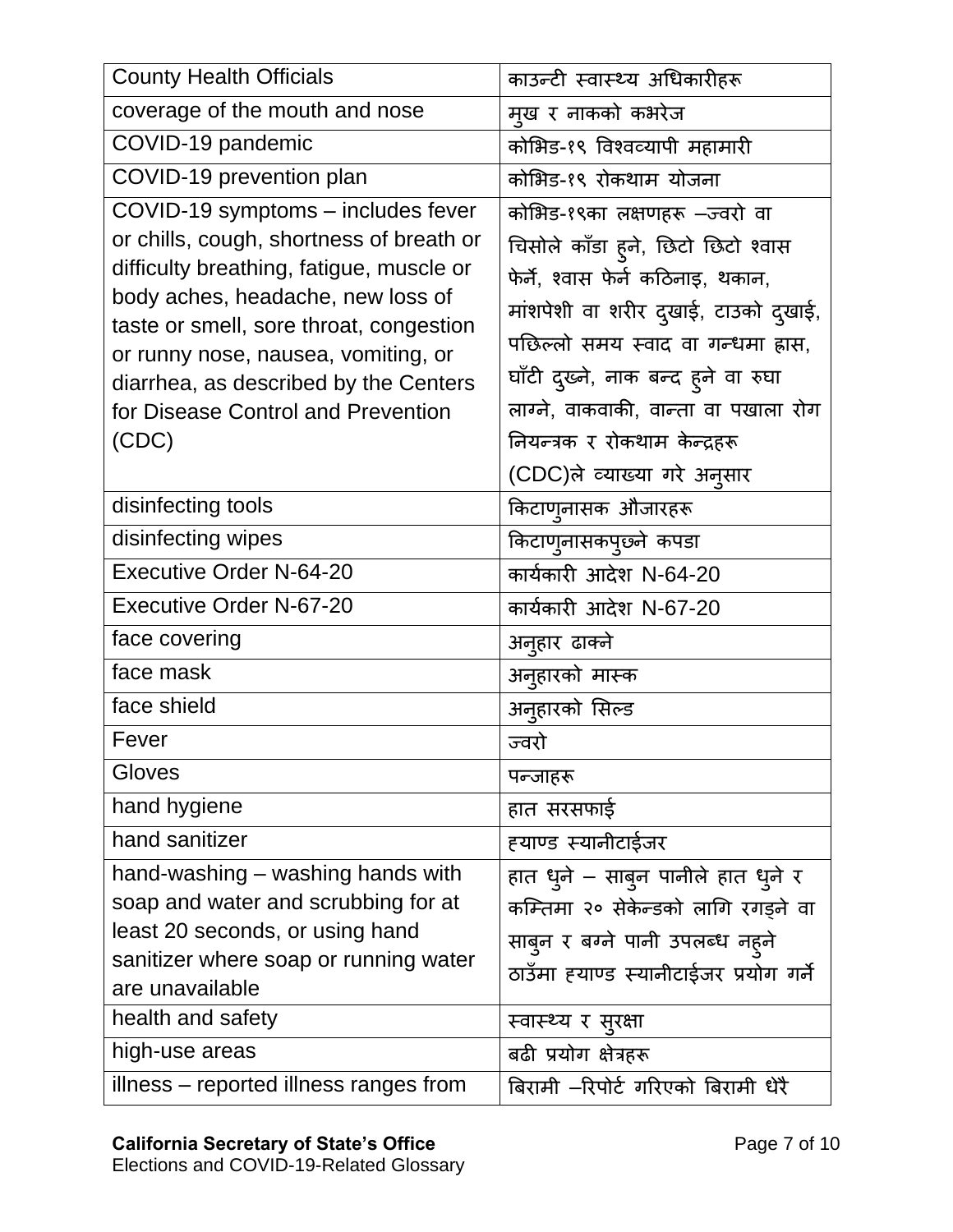| very mild (some people have no                                       | हल्का (केही मानिसहरूमा कुनै लक्षण    |
|----------------------------------------------------------------------|--------------------------------------|
| symptoms) to severe illness                                          | हुँदैनन्) देखि जटिल बिरामीको दायरा   |
|                                                                      | भित्र पर्दछन्                        |
| protective equipment – includes face                                 | रक्षात्मक उपकरण – अनुहार ढाक्ने      |
| coverings, gloves, and other protective                              | कुराहरू, पन्जा र अन्य रक्षात्मक गियर |
| gear                                                                 |                                      |
| physical barrier                                                     | शारीरिक अवरोध                        |
| physical distancing                                                  | शारीरिक द्री                         |
| plexiglass                                                           | प्लेक्सी ग्लास                       |
| potentially infectious                                               | सम्भावित संक्रामक                    |
| proper sneezing and coughing                                         | उचित हाछ्यु गर्ने र खोक्ने बानी –    |
| etiquette – includes covering coughs                                 | संक्रमण नियन्त्रणमा सघाउ पुर्याउन    |
| and sneezes and washing hands to                                     | खोकी र हाछ्यु ढाक्ने र हातहरू धुने,  |
| assist with infection control, as                                    | रोग नियन्त्रण र रोकथामको लागि        |
| described by the Centers for Disease<br>Control and Prevention (CDC) | सेन्टरहरू (CDC)ले व्याख्या गरे       |
|                                                                      | अनूसार                               |
| public health guidance                                               | सार्वजनिक स्वास्थ्य निर्देशिका       |
| public health officials                                              | सार्वजनिक स्वास्थ्य अधिकारीहरू       |
| risk assessment                                                      | जोखिम मुल्यांकन                      |
| serious underlying medical conditions                                | गम्भीर अन्तर्निहित स्वास्थ अवस्थाहरू |
| - includes such conditions as heart or                               | –मूट् वा फोक्सो रोग वा मधुमेह जस्ता  |
| lung disease or diabetes                                             | अवस्थाहरू सलग्न हुन्छ                |
| Stay-At-Home Order                                                   | स्टे-एट-होम आदेश                     |
| Temperature                                                          | तापक्रम                              |
| voter directional signs                                              | मतदाता निर्देशात्मक चिन्हहरू         |
| voting system cleaning                                               | मतदान प्रणाली सफा गर्ने              |

## **COVID-19-RELATED GLOSSARY PHRASES**

| Please wear a facial covering over | कृपया तपाईंको नाक र म्ख छोप्ने गरि      |
|------------------------------------|-----------------------------------------|
| your nose and mouth.               | अनुहार ढाक्ने कुरा लगाउन् <b>होस्</b> । |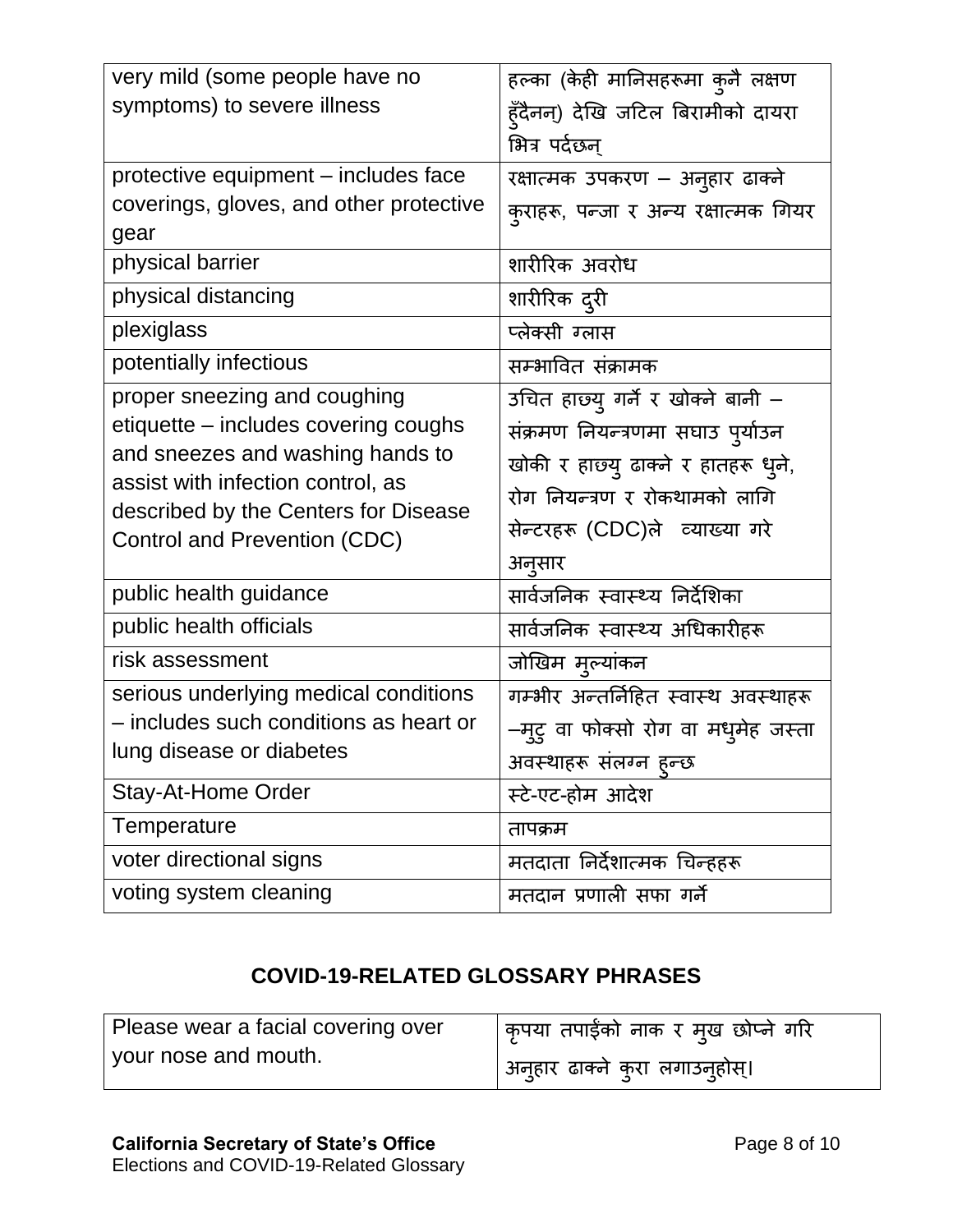| Maintain 6 feet of physical distance                                                | भवनमा तपाईं र अरू बीच ६ फिटको शारीरिक           |
|-------------------------------------------------------------------------------------|-------------------------------------------------|
| between you and others in the<br>building.                                          | द्री कायम गर्नुहोस्।                            |
| Avoid physical contact.                                                             | शारीरिक सम्पर्कबाट टाढा रहन् <b>होस्</b> ।      |
| Use hand sanitizer at the check-in                                                  | मतदान अघि र पछि चेक-इन स्टेशनमा रहेको           |
| station before and after voting.                                                    | हयान्ड स्यानीटाईजर प्रयोग गर्नुहोस्।            |
| Place your own ballot into the tabulator                                            | टेब्लेटर वा मत पेटिकामा तपाईंको आफ्नै           |
| or ballot box.                                                                      | मतपत्र राख्न्होस्।                              |
| Thanks for wearing your mask.                                                       | मास्क लगाउन् भएकोमा धन्यवाद।                    |
| Remember to use the hand sanitizer.                                                 | ह्याण्ड स्यानीटाईजर प्रयोग गर्न सम्झनुहोस्।     |
| Thanks for keeping your distance.                                                   | द्दरी कायम गर्न्भएकोमा धन्यवाद                  |
| Make sure your hands are dry before                                                 | तपाईंको कागजको मतपत्र छुनु अघि हातहरू           |
| touching your paper ballot.                                                         | सुक्खा छन् भनेर निश्चित गर्नुहोस्।              |
| Place used items here for cleaning.                                                 | सफा गर्नको लागि प्रयोग गरेको सामाग्रीहरू        |
|                                                                                     | यहाँ राख्नुहोस्।                                |
| Health guidelines to use a face                                                     | तपाई र अरुलाई रक्षा गर्न एउटा अनुहार ढाक्ने     |
| covering and maintain physical                                                      | प्रयोग गर्न र भौतिक दूरी कायम गर्न स्वास्थ्य    |
| distancing are here to protect you and<br>others. Please follow them.               | निर्देशिकाहरू यहाँ छन्। कृपया नीतिहरू पालना     |
|                                                                                     | गर्नुहोस्।                                      |
| A face covering can be provided for                                                 | उपलब्ध भएमा, एउटा अनुहार ढाक्ने कुरा            |
| you to use, if available.                                                           | तपाईलाई प्रयोग गर्न प्रदान गर्न सकिन्छ।         |
| We regret that you're unwilling to                                                  | हामी निराश छौं कि तपाईं निर्देशनहरू पालना       |
| follow the guidelines, but we do                                                    | गर्न अनिच्छुक ह्नुह्न्छ तर हामी तपाईको          |
| respect your right to vote. Please give<br>us a bit of time to organize the area to | मतदानको अधिकार सम्मान गर्छौं। कृपया             |
| allow additional physical distance                                                  | हामीलाई यसको व्यवस्था गर्न अलिकति समय           |
| between you, our fellow election                                                    | दिन्होस् ताकी तपाईं, हाम्रो निर्वाचन कार्यकर्ता |
| workers, observers, and other voters.                                               | साथीहरू, पर्यवेक्षकहरू र अन्य मतदाताहरू         |
|                                                                                     |                                                 |
|                                                                                     | बीच अतिरिक्त भौतिक दूरी कायम गर्न               |